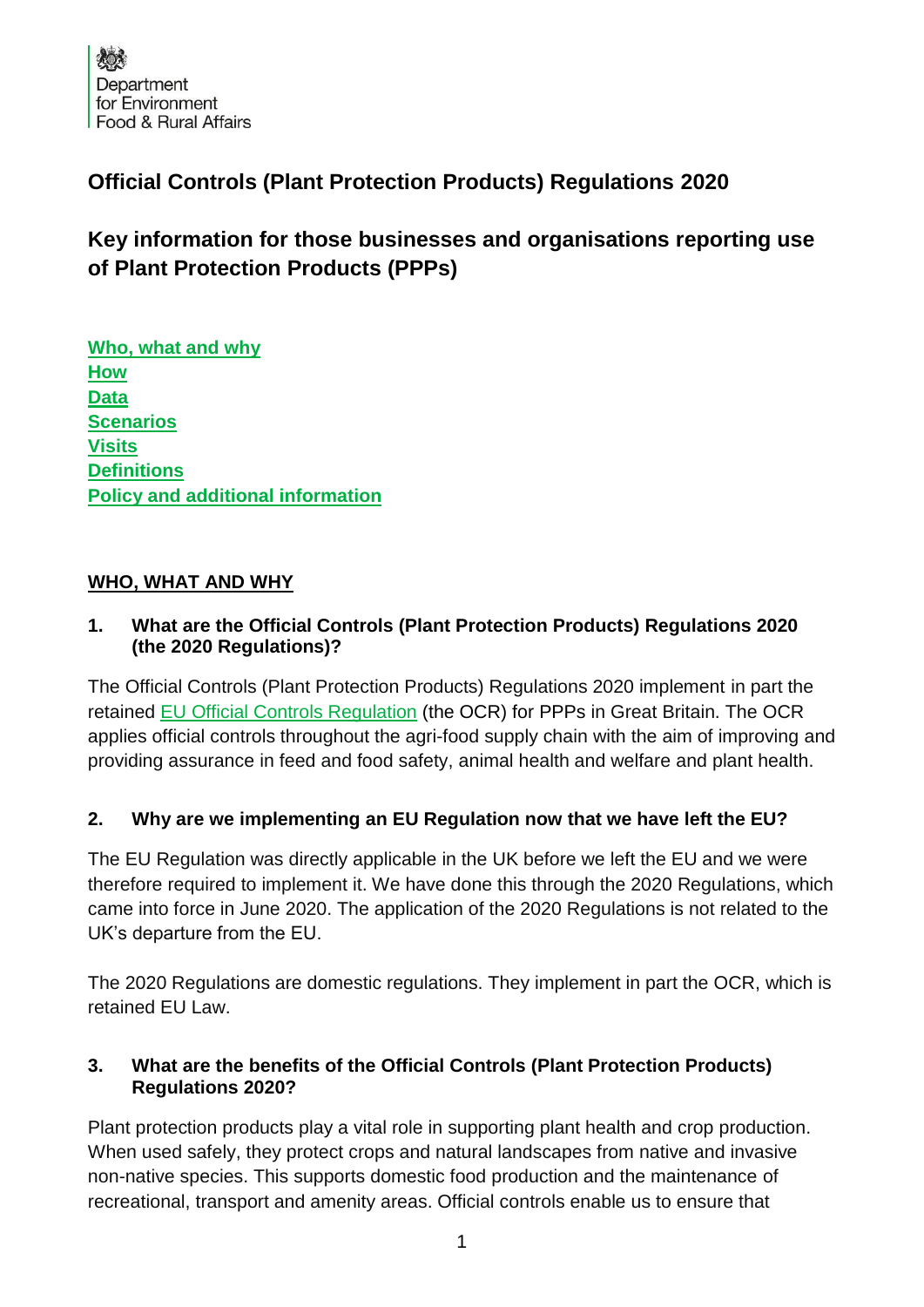

pesticides legislation is complied with, i.e. that they are used sustainably and in accordance with conditions of use.

The 2020 regulations will bring several benefits to Great Britain. It will enable Defra, the Scottish Government and the Welsh Government to understand how PPPs are being sold and used, and support businesses and organisations to comply with existing pesticides legislation.

Our aim is to help to increase compliance with pesticides legislation by taking a risk-based approach to the monitoring and inspection of activities relating to plant protection products (PPPs). As part of our approach, we will be revising guidance such as the Code of Practice for using plant protection products and are looking into ways of increasing its accessibility for users.

## **4. What does a risk-based approach mean?**

The Official Controls Regulations, along with other legislation governing the sale and use of pesticides, enable regulators to monitor compliance with the relevant legislation with the aim of ensuring that anyone working with PPPs does so safely and in accordance with relevant legal requirements.

To be able to do this, it is necessary to hold information on who is working with PPPs throughout the supply chain and their activities, and the risks associated with those activities. Collecting this information under the 2020 Regulations will enable regulatory authorities to develop a programme of visits to build on our understanding of compliance with existing PPP legislation across the supply chain. This will identify where the greatest risks of non-compliance are and enable resources to be focussed on reducing those risks where most needed.

# **5. What requirements do the Regulations introduce?**

The Official Controls Regulations require Defra and the Welsh and Scottish Governments to establish and maintain an evidence base of businesses across the GB (Great Britain) PPP supply chain. The 2020 Regulations require businesses and organisations that carry out activities relating to the manufacture, sale and use of PPPs and their components to provide details of their activities to Defra and equivalent government departments in Scotland and Wales.

# **6. What is the point of collecting this information?**

Collection of this information will enable regulators to support businesses with compliance in a proactive and systematic way, and to target their advice and support to higher risk businesses.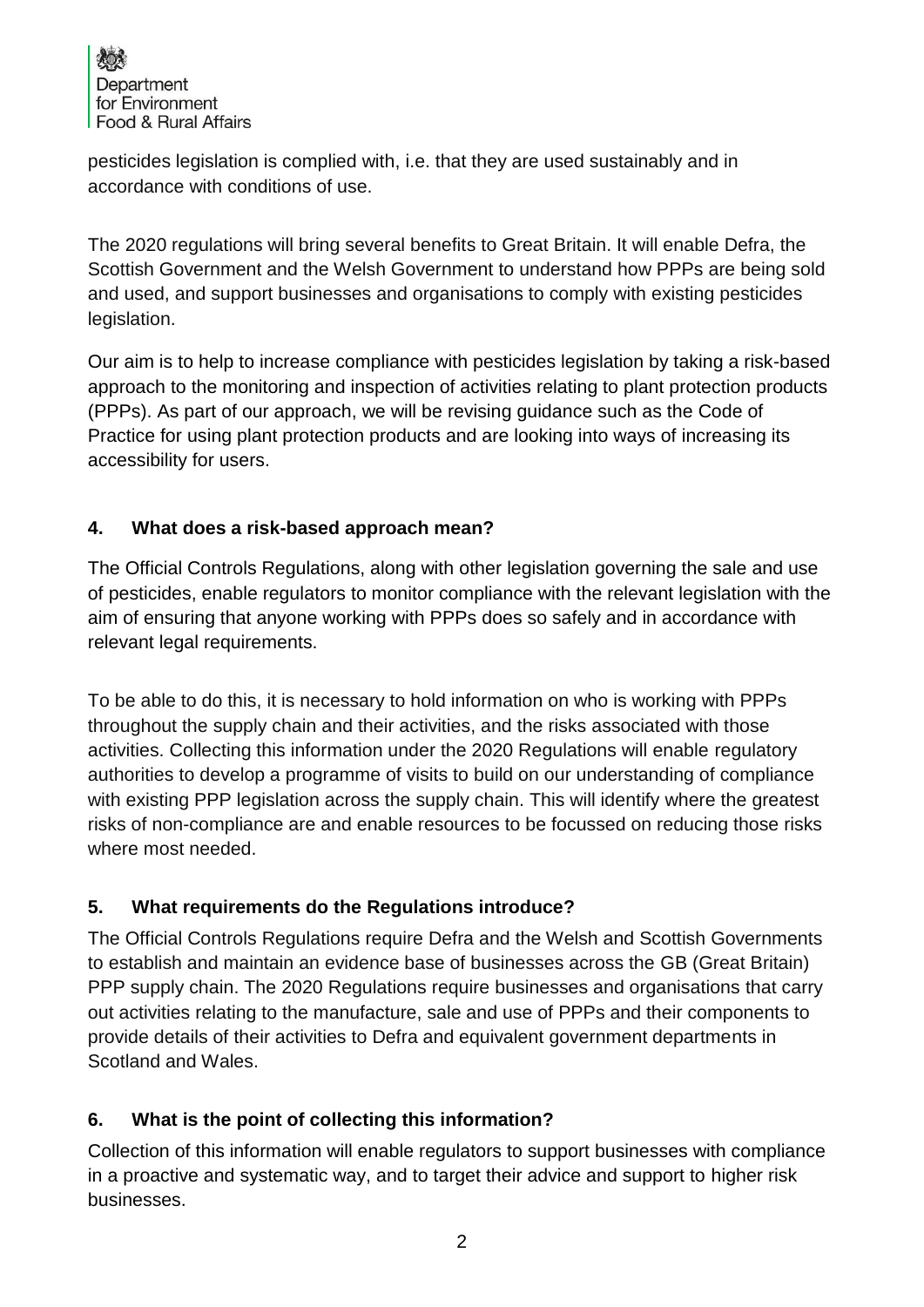

# **7. Who is affected by the 2020 Regulations?**

- If you are a professional user of PPPs and any adjuvants in Great Britain (England, Scotland and Wales), you must register under [the Official Controls \(Plant](https://www.legislation.gov.uk/uksi/2020/552/contents/made)  [Protection Products\) Regulations 2020](https://www.legislation.gov.uk/uksi/2020/552/contents/made) (the 2020 Regulations).
- Retailers of amateur PPPs are also subiect to the 2020 Regulations. Information on how they can register will be released soon to enable these businesses to provide their information by the 22 June 2022 deadline.
- Importers, manufacturers, processors, distributors, or sellers of either PPPs, adjuvants or PPP ingredients for professional use in Great Britain (England, Scotland or Wales) had an obligation to provide their information by September 2021, but any business that has not yet done so can register using a different form.

#### **8. What do I have to do?**

- For professional users of PPPs, the deadline to meet this legal obligation is 22 June 2022. Defra has therefore [put a mechanism in place](https://www.gov.uk/government/publications/professional-plant-protection-products-ppps-register-as-a-user) to enable users in GB to provide this information and for it to be stored.
- Information on how retailers of amateur products can register will be released soon to enable these businesses to also provide their information by the 22 June 2022 deadline.
- If you begin using PPPs and any adjuvants in a professional capacity for the first time after 22 June 2022, you must register within 3 months of the time you begin.
- Users and sellers in Northern Ireland, The Channel Islands and the Isle of Man do not need to register with these forms. If you are based in Northern Ireland, you will need to register with the [Northern Irish Government.](https://www.daera-ni.gov.uk/articles/official-controls-plant-protection-products-regulations-northern-ireland-2020-list-operators)

#### **9. Who must register?**

You must register if you are a [business in Great Britain that sells](https://www.gov.uk/government/publications/professional-plant-protection-products-ppps-register-as-a-business-that-places-them-on-the-market) or [uses professional plant](https://www.gov.uk/government/publications/professional-plant-protection-products-ppps-register-as-a-user)  [protection products \(PPPs\) and adjuvants.](https://www.gov.uk/government/publications/professional-plant-protection-products-ppps-register-as-a-user)

You might work in agriculture, horticulture, amenity or forestry and:

- use professional PPPs and any adjuvants as part of your work
- have professional PPPs and any adjuvants applied by a third party as part of your work in agriculture or horticulture, amenity or forestry

As a user of PPPs you need to register with [this form.](https://www.gov.uk/government/publications/professional-plant-protection-products-ppps-register-as-a-user)

We require businesses and other organisations to register as professional users of PPPs and not the individuals who specifically apply PPPs within a business or organisation.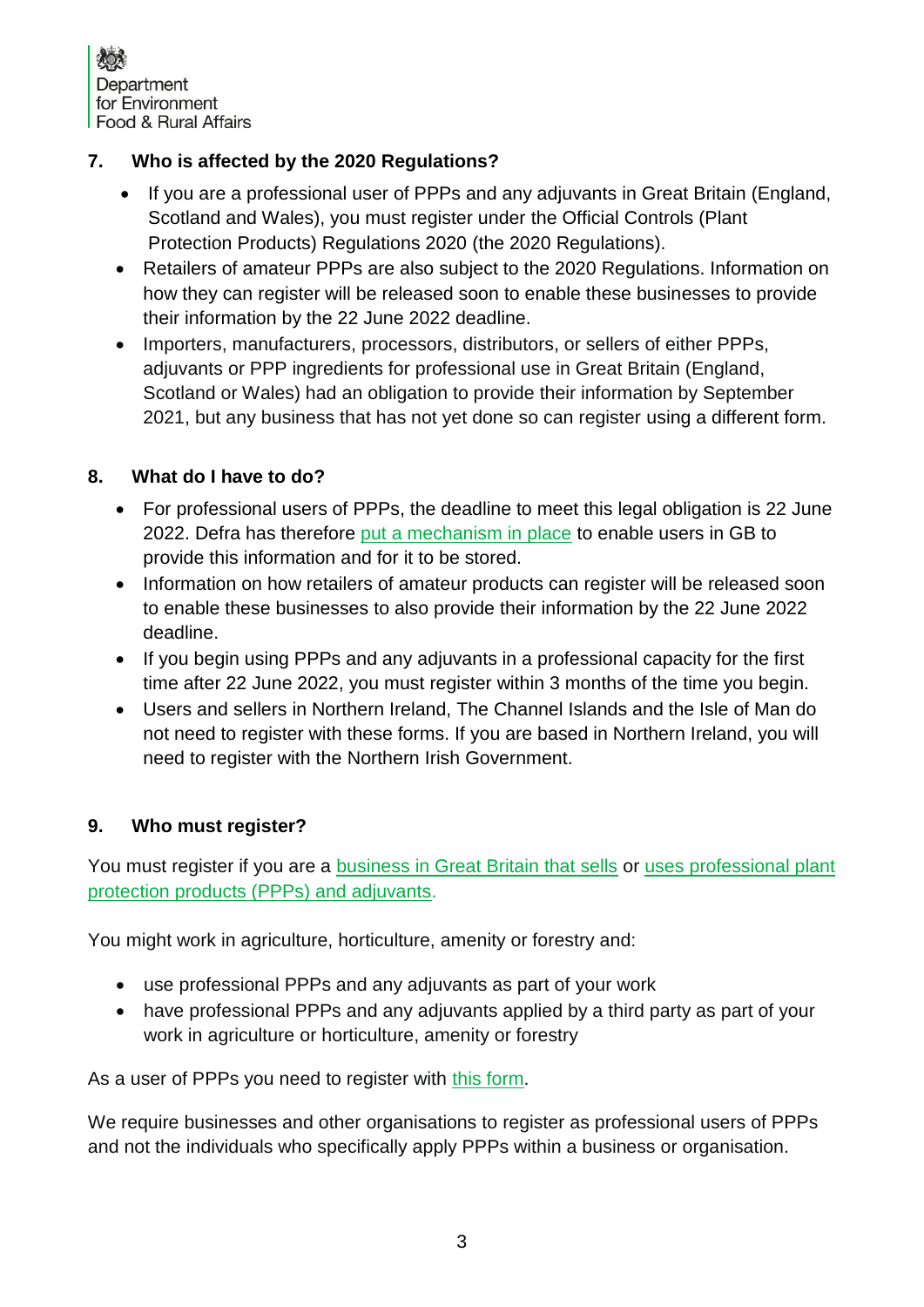

Where a business employs multiple individuals who all apply PPPs, for example, it is only the business that must register.

Retailers of amateur products also need to register. Defra will share information on how these businesses should register soon.

Businesses with multiple locations should register their main business site where they store and/or use PPPs or keep records of use. They should provide details of different sites where they store PPPs. You do not need to provide addresses of all the sites where you apply PPPs.

#### **10. Who does not need to register for OCR?**

You do not need to register for OCR if you are not a professional user of PPPs, for example if you use them in your garden.

#### <span id="page-3-0"></span>**HOW**

#### **11. How do I register for OCR?**

To register, [download and fill in a form](https://www.gov.uk/government/publications/professional-plant-protection-products-ppps-register-as-a-user)**.**

The form is in a spreadsheet format. You need spreadsheet software such as Microsoft Excel, LibreOffice, or Mac OS Numbers on your device to open and fill in the form.

The form is available in 2 different file types: .ods and .xls.

Use the .ods file if you have Open Office or Libre Office.

Use the .xls file if you have Microsoft Excel or Mac OS Numbers. This is a free application provided by Apple and should be preinstalled on your Mac.

If you prefer to use Google Sheets, please download the form either in Excel or ODS format, upload to Google Drive, and open with Google Sheets.

Save the completed form as a .ods or .xls file.

Email the file to [GB-OCR-Notification@defra.gov.uk](mailto:GB-OCR-Notification@defra.gov.uk) by 22 June 2022.

#### **12. Is it possible to obtain a paper form?**

You can request a paper form by emailing [ocr-ppp@defra.gov.uk.](mailto:ocr-ppp@defra.gov.uk) Please ensure you provide name and address details for where the form should be sent. A stamped addressed envelope will be provided for you to return the form.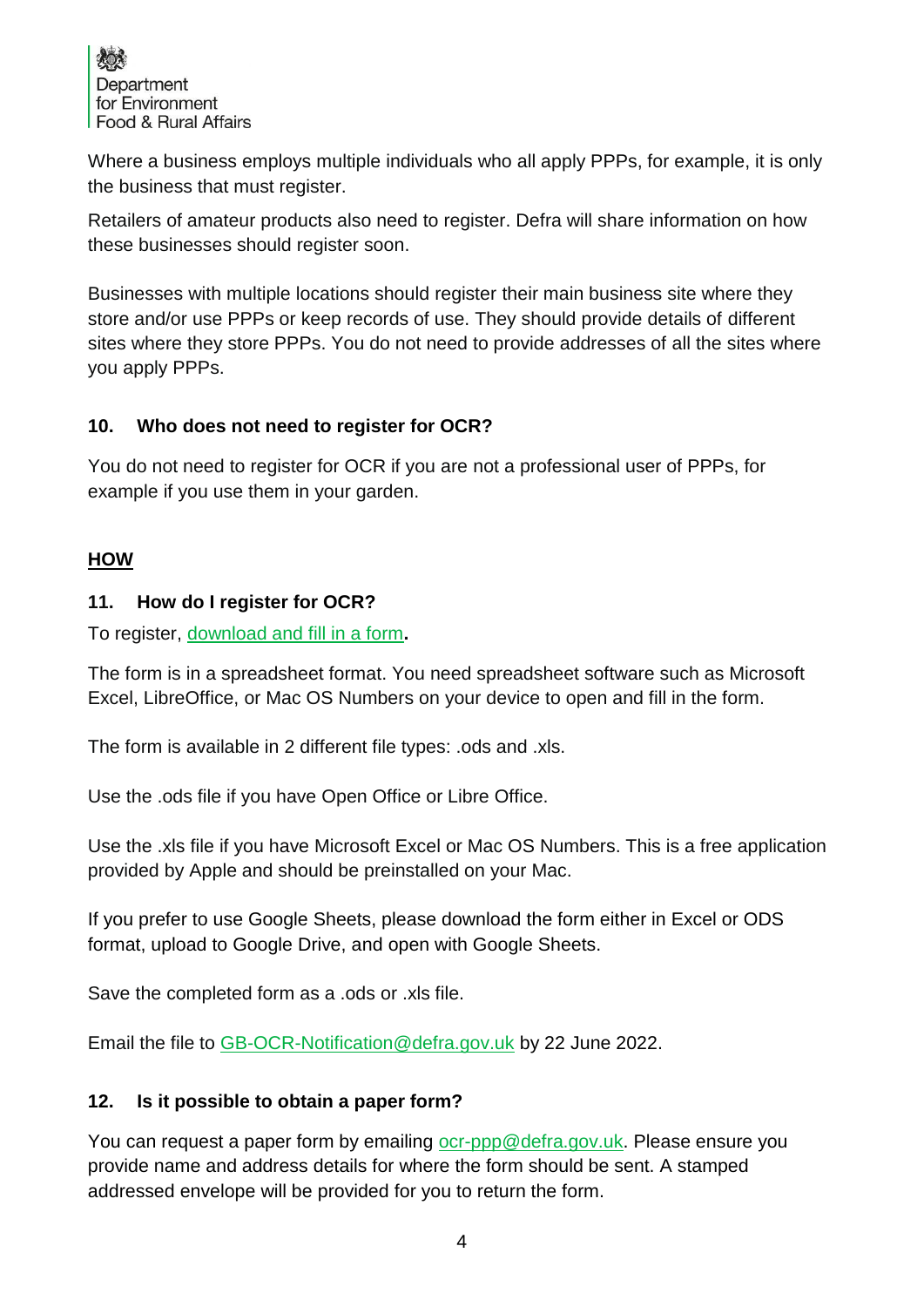## **13. What information will I need to provide about my use of PPPs?**

You will be asked to provide information on "What quantity of professional PPPs and any adjuvants do you use, or have applied by a third party, in a typical year".

Your products may be measured in either kgs or litres. If you have a mix of litres and kgs, combine these into one total. (You can consider one litre equal to one kg.)

An estimated figure is OK. Do not add the unit of measure to your figure.

You only need to provide a single figure that is an estimate of total usage in a typical year. It doesn't need to be spot on.

A rough estimate of total annual use will be adequate, a high level of precision is not necessary.

Use of treated seeds is not to be included in quantity applied. This use will be captured in the registration of seed treatment companies who apply the product to the seed.

#### **14. Why are you asking for information on the total volume of PPPs that I use?**

Volume is a proxy for risk. We recognise that there is not necessarily a link between the volume of use of PPPs and risk of non-compliance, but we need a simple starting point by which to organise the data.

#### **15. How will regulators use the information; will they visit the biggest users first?**

The approach to the visit programme is still being developed. Our aim is to help to increase compliance with pesticides legislation. We want to direct help with compliance to where it is most needed.

#### **16. I am a member of an assurance scheme, why do I also need to notify the government?**

Under the Official Controls (Plant Protection Products) Regulations 2020 sellers and users of professional plant protection products are required to notify the 'competent authority' of their business activities. The competent authorities are the Secretary of State for England, the Scottish Ministers for Scotland and the Welsh Ministers for Wales. Membership to an assurance scheme does not constitute notifying the competent authority.

We do recognise that some assurance schemes gather information about the use of PPPs and that this information could be relevant to the development of risk criteria in the longer term. We are looking into whether it is possible to update the registration form to enable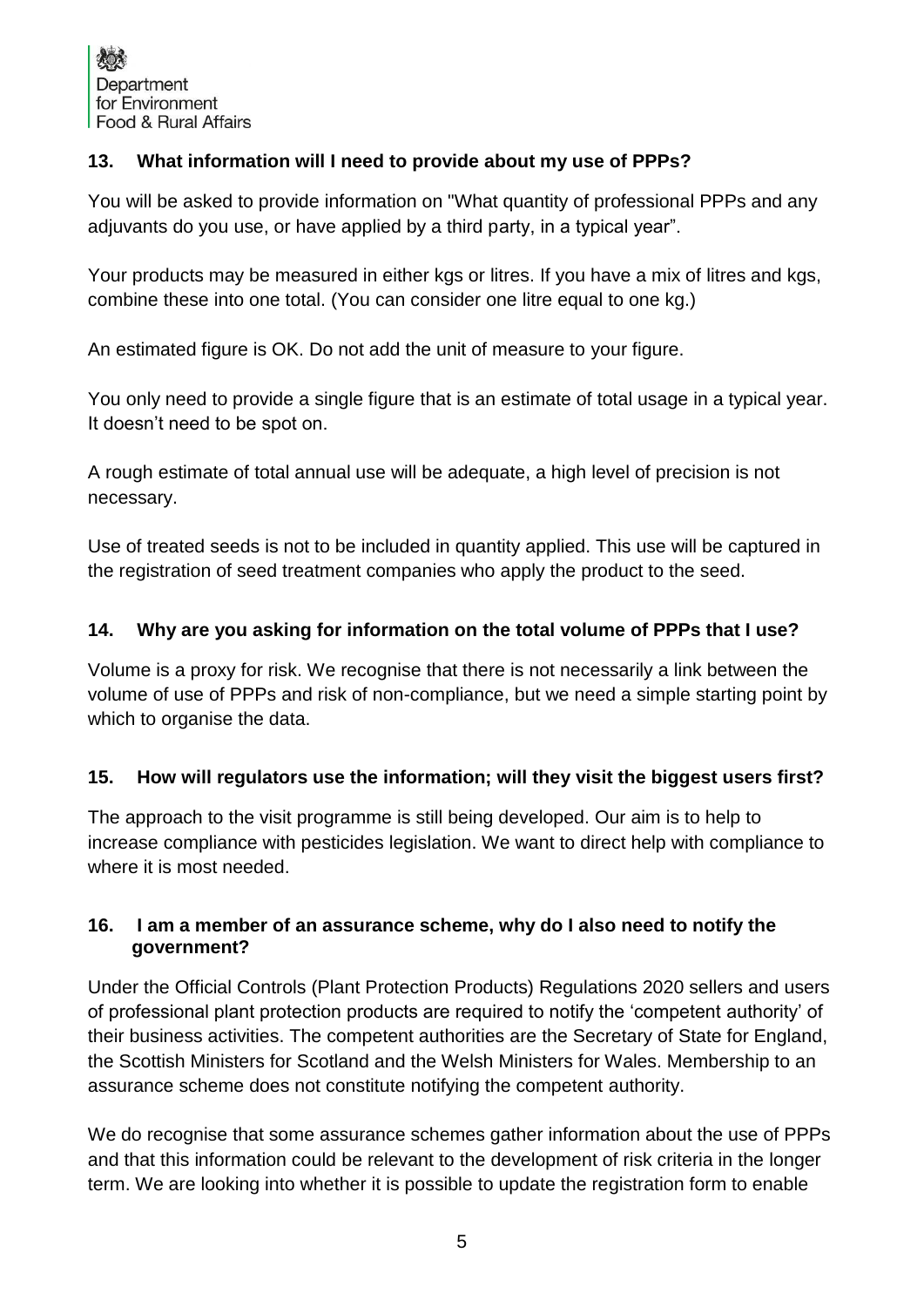

you to provide the name of any relevant assurance scheme(s) that you are a member of.

#### **17. What happens if I miss the deadline to register?**

The deadline to register as a professional user of PPPs or a retailer of amateur products in Great Britain is 22 June 2022. This deadline is statutory. It is an offence not to comply without reasonable excuse. We recognise that it is a very busy time with lots of demands on peoples' and business time. If you miss this deadline you must send in your form as soon as possible.

#### **18. Will I receive notification that I have registered?**

You will receive an auto-response email when you submit your form. You will receive further email confirmation when your form is processed.

## <span id="page-5-0"></span>**DATA**

#### **19. Who will be collecting my personal data?**

Defra is collecting your organisation or company name, the most relevant address to your professional PPP activity, your telephone number, organisation email address and data on how you work with PPPs and any adjuvants.

#### **20. Will my personal information be confidential?**

Personal information is confidential, and we are committed to doing all that we can to keep your data secure. We have set up systems and processes to prevent unauthorised access to or disclosure of your data - for example, we protect your data using varying levels of encryption.

Defra may be required to release information, including personal data and commercial information, on request under the Environmental Information Regulations 2004 or the Freedom of Information Act 2000. However, Defra will not permit any unwarranted breach of confidentiality, nor will we act in contravention of our obligations under Data Protection laws.

#### **21. What will you do with the information/data I provide?**

The information you provide will be passed onto the relevant regulators and to the Welsh and Scottish Government if you operate in these countries. This information will be used by regulators to conduct a risk-based programme of visits. If you want to know more about how we will be using this data, please read the [Defra GDPR privacy notice.](https://www.gov.uk/government/publications/professional-plant-protection-products-ppps-register-as-a-user/the-official-controls-regulation-2020-privacy-notice)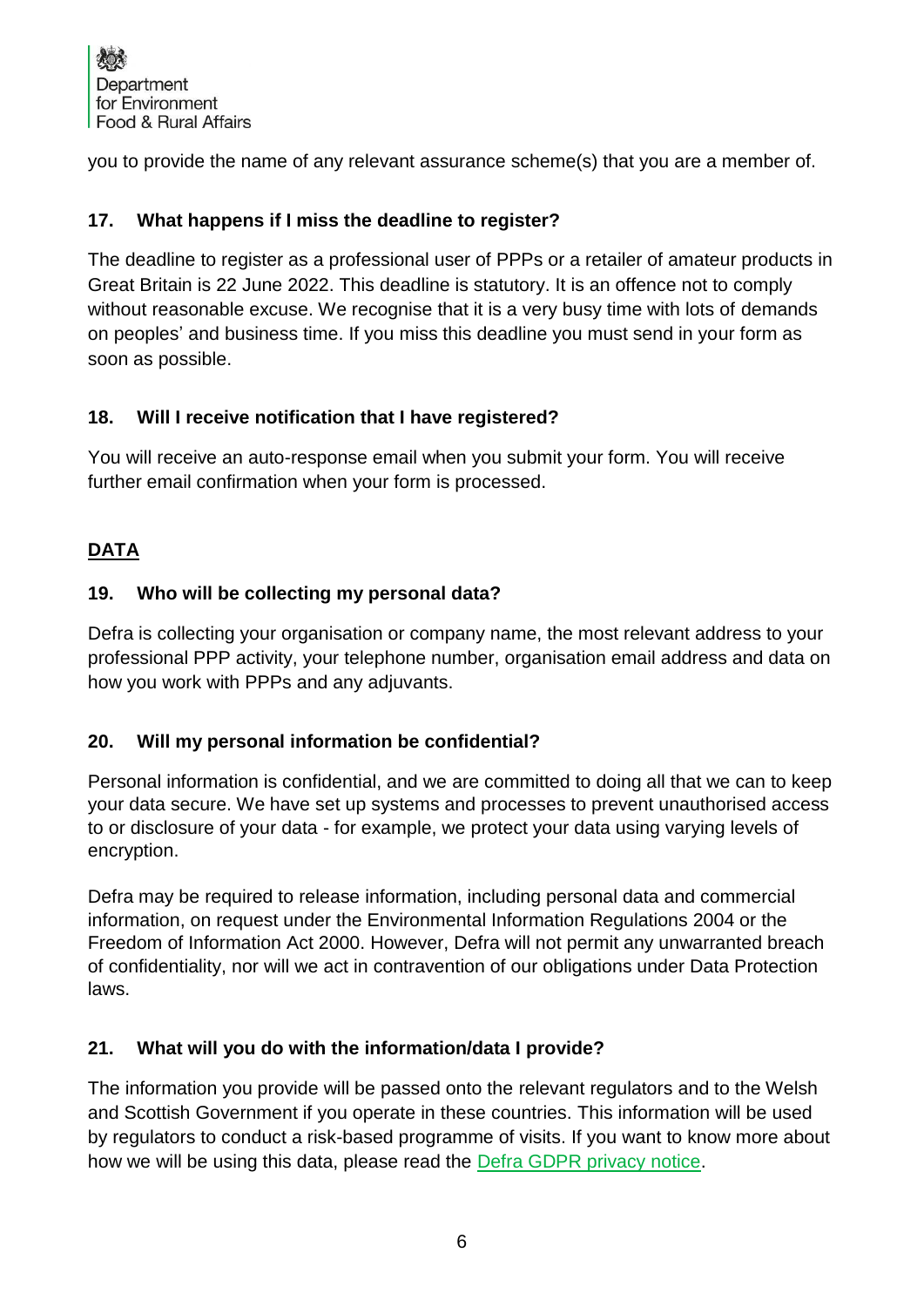#### **22. I am a Welsh / Scottish user of professional plant protection products why am I required to notify Defra?**

Defra is collecting information on behalf of the Scottish and Welsh Governments. Defra will share information submitted by operators based in Scotland and Wales with their respective governments.

# <span id="page-6-0"></span>**SCENARIOS**

#### **23. I am both a supplier and user of plant protection products – do I need to register twice?**

Businesses that apply professional PPPs in a professional capacity for clients and charge those clients for the supply of the PPPs they use, are only required to register as users of PPPs. In these cases, the supply of PPPs is considered a part of the application service.

Businesses that use PPPs in a professional capacity and supply them separately to their application of PPPs, should register as both a business that uses PPPs and a business that places PPPs on the market.

#### **24. I store and spray PPPs for some of my customers, but other customers who I spray for, store their own PPPs. What do I need to register?**

You should register the address(es) of your own storeroom(s). You should not register the storeroom(s) of your customers.

When answering the question on the quantity of PPPs you apply in a typical year, you should include the total amount of PPPs and adjuvants that you apply for all of your clients. If you do not have the exact figure, please estimate this total amount.

Your clients are responsible for registering their own stores and the total quantity of PPPs and adjuvants that they apply or have applied in a typical year.

It is not a problem that PPPs and adjuvants will be double counted.

#### **25. I hire someone to use professional PPPs on my land. Do I need to register under The Official Controls (Plant Protection Products) Regulations?**

If you have professional PPPs and any adjuvants applied by a third party as part of your work in agriculture or horticulture, amenities or forestry, you need to register.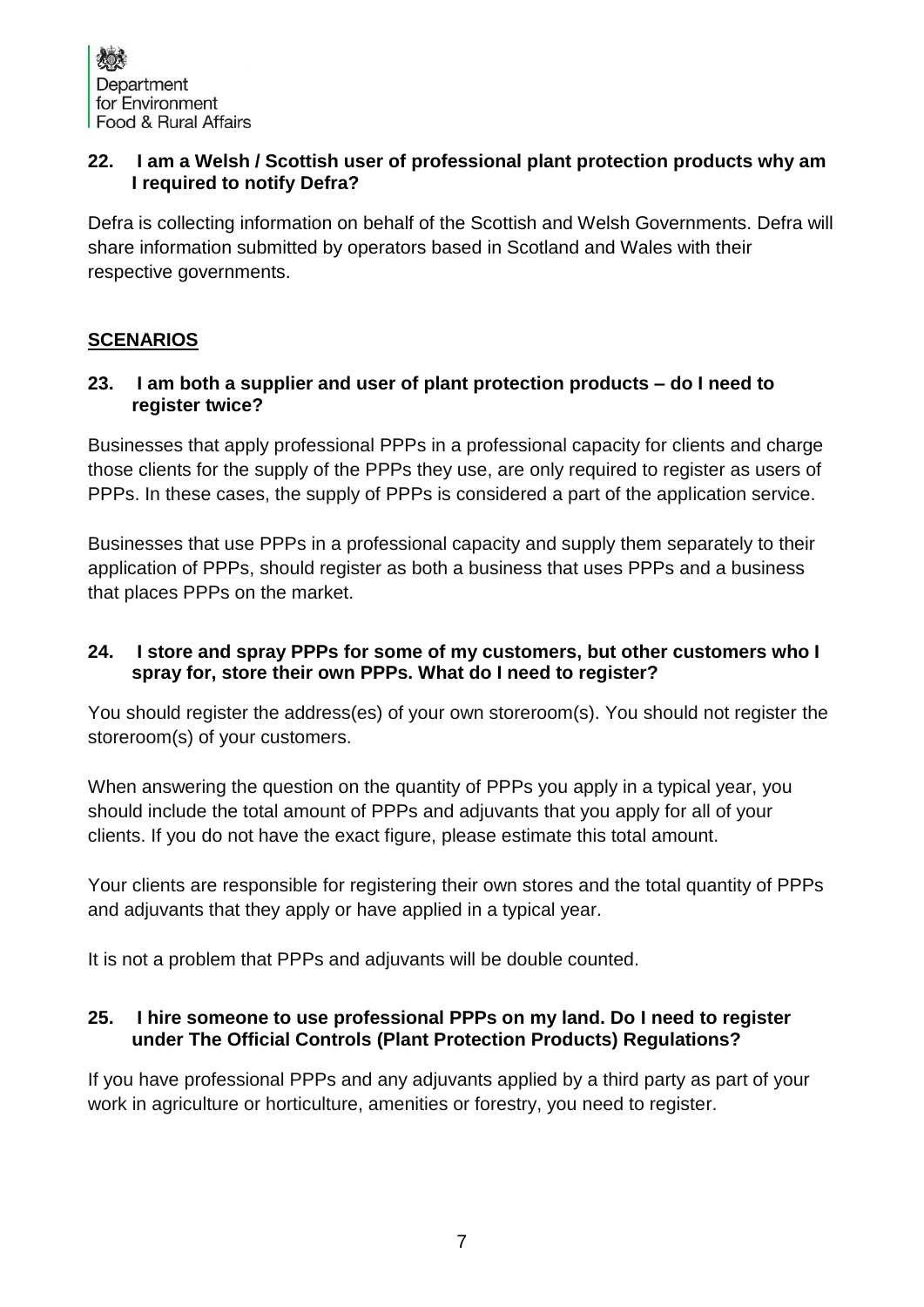#### **26. I am a landscaper/ I apply PPPs at multiple locations a year, many of which are private homes. Should I register all of these addresses?**

Please provide only your own business addresses. Do not provide addresses of your clients where you apply PPPs for them.

#### **27. We are a business with multiple locations. Do I need to add extra addresses to cover all locations?**

You should register the main business address where you use PPPs and any adjuvants, store them and/or keep records. You should add extra addresses to register the different sites where you store PPPs and any adjuvants. You do not need to provide addresses of all the sites where you apply PPPs or keep records. On the form, there are instructions at the bottom of each extra address sheet explaining how to create additional sheets for further addresses.

# **28. Will I have to update my information every year / register again in the future?**

There is a requirement on the competent authorities, so Defra, and the Welsh and Scottish Government, to keep the evidence base up-to-date. We are reviewing options for doing this and will communicate the process for doing this soon. For farmers and growers, we will work closely with Defra future farming to ensure we align with their future regulation initiatives.

# <span id="page-7-0"></span>**VISITS**

#### **29. When can I expect to be visited?**

For users of professional PPPs, a risk-based visit programme will begin after the 22 June 2022 deadline to register for the Official Controls (Plant Protection Products) Regulations 2020. HSE are currently conducting visits to distributors of PPPs (as the relevant regulator for these operators). In the future, other regulators, including local authorities, may also undertake visits under the Official Controls Regulations.

# **30. What is the purpose of the visits?**

The purpose of a visit is to check how well you are complying with your duties under plant protection product law.

# **31. What will happen during a visit?**

Regulators should have their own guidance to help you prepare for what will happen during a visit. For example, [HSE has developed this guidance.](https://www.hse.gov.uk/pesticides/enforcement/peo-visit.htm)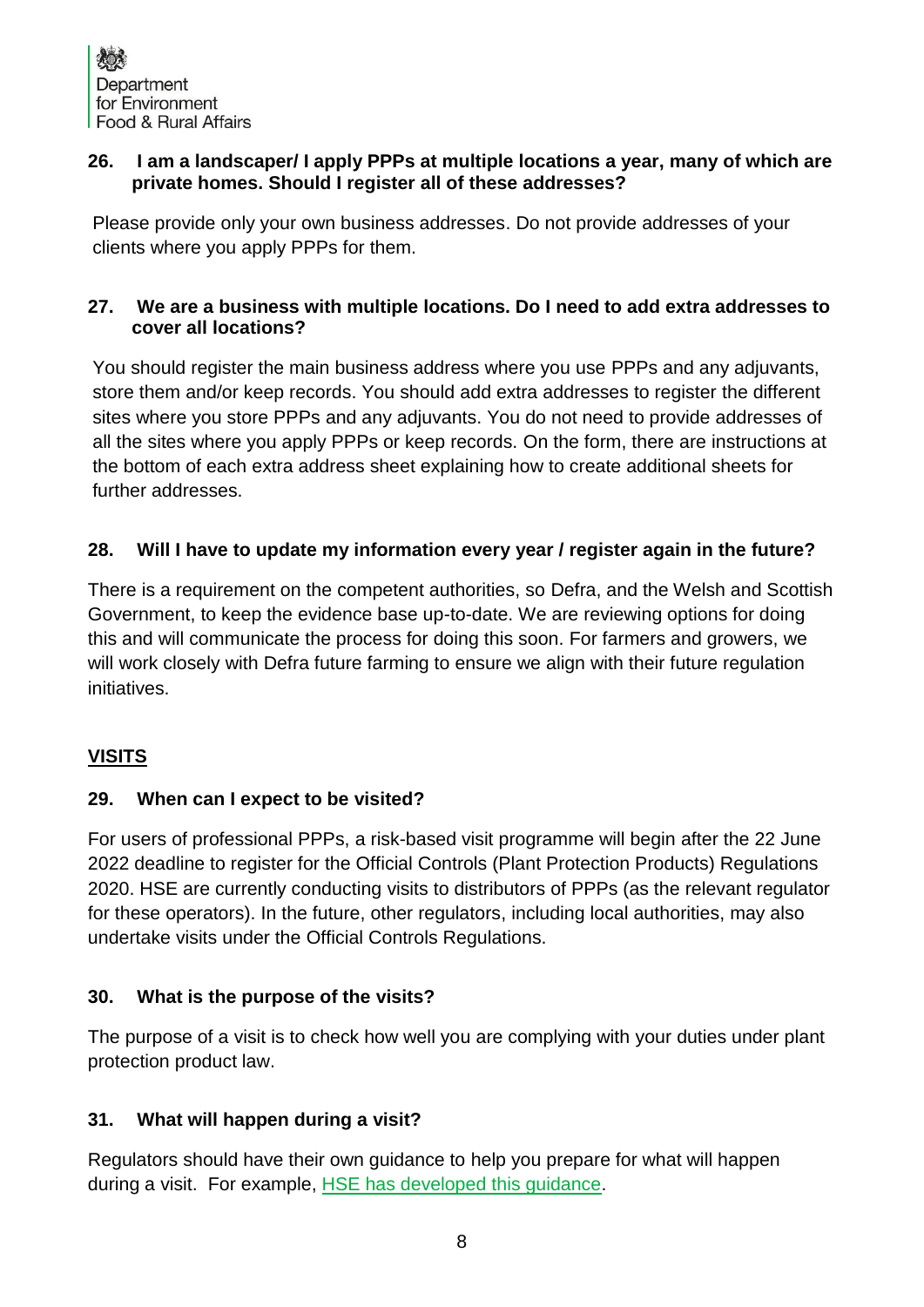#### **32. How often can I expect to be visited?**

It is not possible to say how often individual businesses or organisations will be visited as this will be dependent on the risk profile of your organisation.

## **33. Will I get any notice of a visit?**

Visits may be conducted without prior notice. This is not unusual and the law permits a visit at any reasonable time if they have reason to believe that it is necessary for the purpose of enforcing the OCR.

# <span id="page-8-0"></span>**DEFINITIONS**

#### **34. What are plant protection products (PPPs)?**

PPPs are used to control pests, weeds and diseases. Examples include:

- insecticides
- fungicides
- herbicides
- molluscicides
- plant growth regulators

PPPs can exist in many forms, such as solid granules, powders or liquids. They consist of one or more active substances, co-formulated with other materials. PPPs can be used with adjuvants. An adjuvant is a substance that enhances or is intended to enhance a PPP's effectiveness.

Biocides do not fall with scope of the 2020 Regulations. Biostimulants and trace elements do not fall with scope of the 2020 Regulations.

#### **35. What is meant by agriculture and horticulture?**

This includes work in agriculture or horticulture, for example when farming or maintaining arable crops, forage crops or livestock, or when treating seeds.

#### **36. What is meant by amenity?**

This includes work in gardening, landscaping or grounds maintenance, or another role in an amenity setting such as in:

- schools
- parks
- sports grounds, including golf courses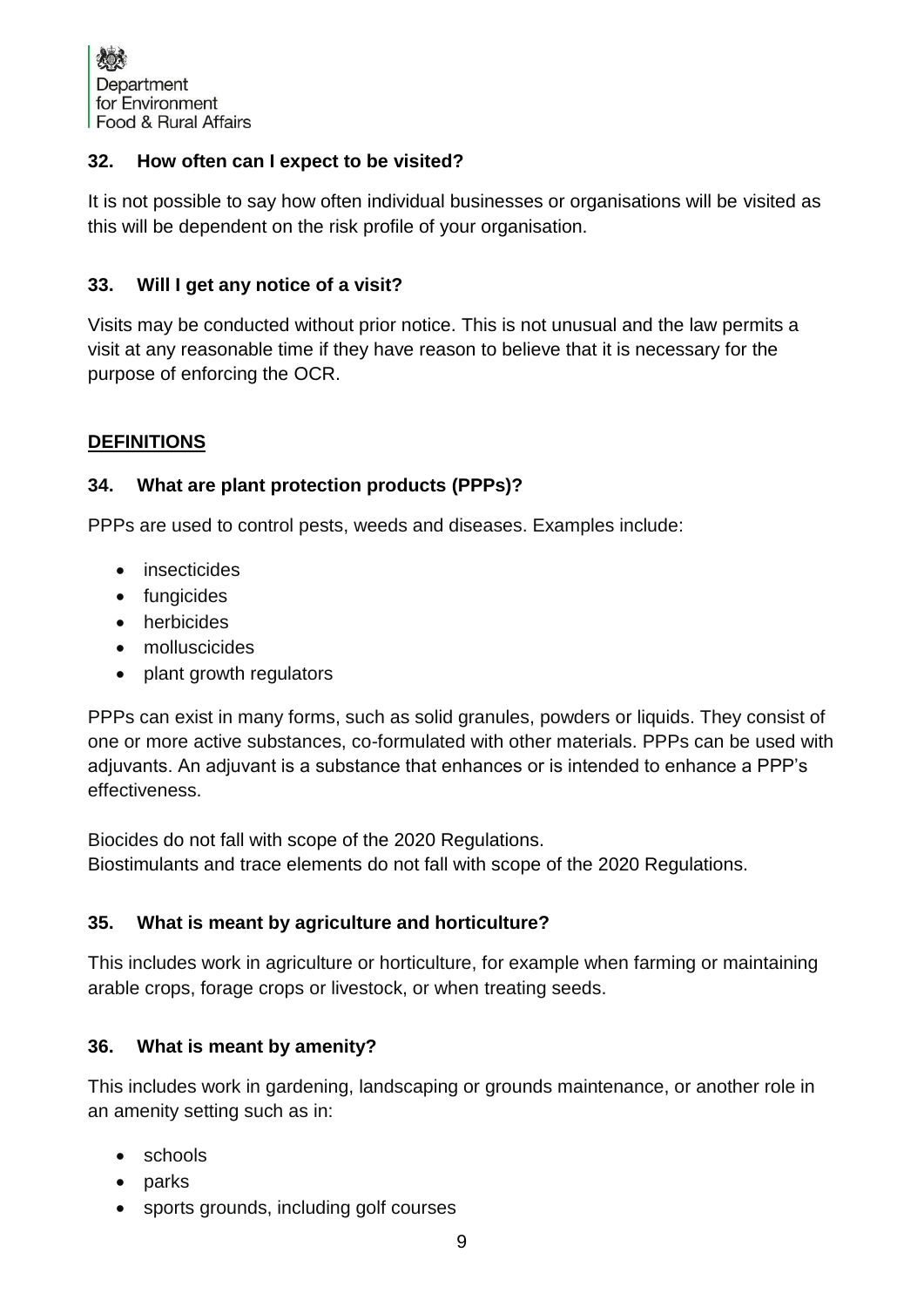

- public or private property
- infrastructure, such as roads, railways and waterways
- utilities, such as transport and water companies

## **37. What is meant by forestry?**

This includes work in forests or woodlands, such as in:

- tree management
- tree planting
- use of forests or woodland

## **38. What is meant by 'retailer of amateur products'?**

Retailers of amateur products are businesses that sell PPPs for amateur use. These products are not intended for professional use and users do not need professional certification to apply them. Businesses that sell both professional PPPs and amateur PPPs should register as a seller of PPPs for professional use.

#### <span id="page-9-0"></span>**POLICY AND ADDITIONAL INFORMATION**

#### **39. Have you informed businesses about these requirements before?**

We issued a [policy statement](https://www.gov.uk/government/publications/the-official-controls-plant-protection-products-regulations-2020-policy-statement/the-official-controls-plant-protection-products-regulations-2020-policy-statement) on GOV.UK in July 2021 which provided details of the 2020 regulations and was circulated widely to key stakeholder groups.

# **40. How do the 2020 Regulations impact pesticides legislation in GB?**

Existing pesticides legislation remains unchanged. The 2020 Regulations supplement the [Plant Protection Products Regulations 2011](https://www.legislation.gov.uk/uksi/2011/2131/contents) and the [Plant Protection Products](https://www.legislation.gov.uk/uksi/2012/1657/contents)  [\(Sustainable Use\) Regulations 2012.](https://www.legislation.gov.uk/uksi/2012/1657/contents) They enable regulators to carry out checks (official controls) throughout the supply chain to ensure compliance with the Regulations.

The 2020 Regulations will bring several benefits to Great Britain. It will enable Defra, the Scottish Government and the Welsh Government, working with the regulatory authorities, to understand how PPPs are being sold and used, to support businesses and organisations to comply with existing pesticides legislation and generally to ensure PPPs are used sustainably and in accordance with the conditions of use.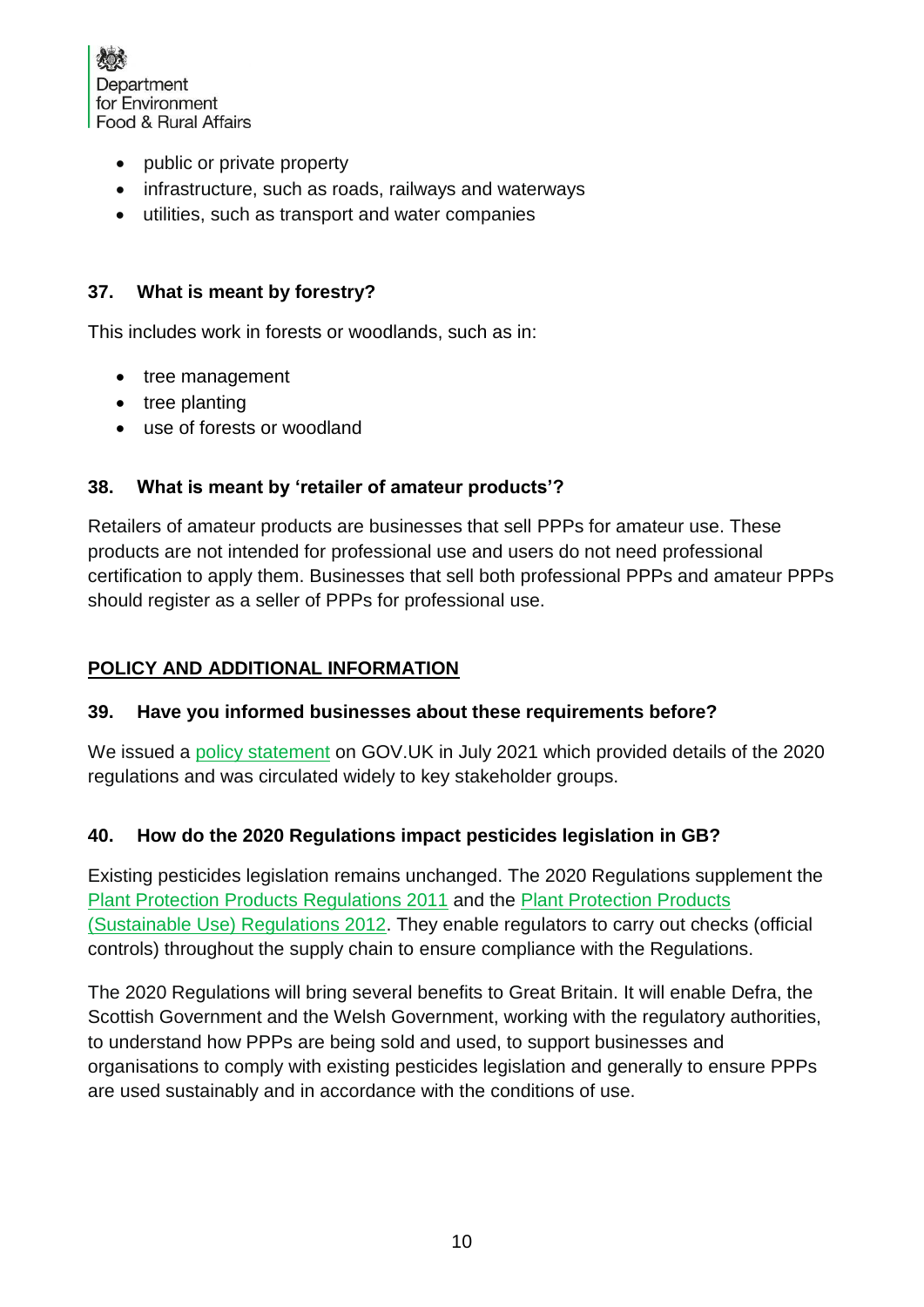#### **41. This is putting an extra burden on farmers and businesses – is it really necessary?**

The Official Controls Regulations (OCR) PPPs create a legal requirement for sellers and users of professional PPPs to register their activities relating to PPPs with Defra. They supplement the pre-existing Plant Protection Products Regulations 2011 and the Plant Protection Products (Sustainable Use) Regulations 2012.

Defra do not consider this requirement to be an unreasonable burden. All businesses within scope of the 2020 Regulations are already required by law to retain records of the PPPs they place on the market and/or use. We are asking for a small proportion of this information to enable us to establish and maintain an evidence base of GB businesses across the PPP supply chain, as required by the Regulations.

Plant protection products (PPPs) play a vital role in supporting Great Britain's plant health and crop production. When used safely, they protect crops and natural landscapes from native and invasive non-native species and do not create health risks for operators and consumers. This supports domestic food production and the maintenance of recreational, transport and amenity areas. However, it is essential to ensure they are used sustainably and in accordance with conditions of authorisation.

Implementing these regulations will bring several benefits to Great Britain. It will enable Defra, the Scottish Government and the Welsh Government, working with the regulatory authorities, to understand how PPPs are being sold and used, to support businesses and organisations to comply with existing pesticides legislation and generally to ensure PPPs are used sustainably and in accordance with the conditions of use.

Farmers are the biggest users of PPPs, and visits will be aimed at helping farmers to comply with pesticide regulations.

Defra, the Scottish Government and the Welsh Government have aimed to make the process for registering as easy and straightforward as possible.

#### **42. Farmers and businesses are facing many challenges at the moment – this is inconvenient timing for us**

We recognise this is a busy and difficult time for farmers. Reminders will be issued as we progress towards the deadline. These are statutory deadlines that you should endeavour to meet.